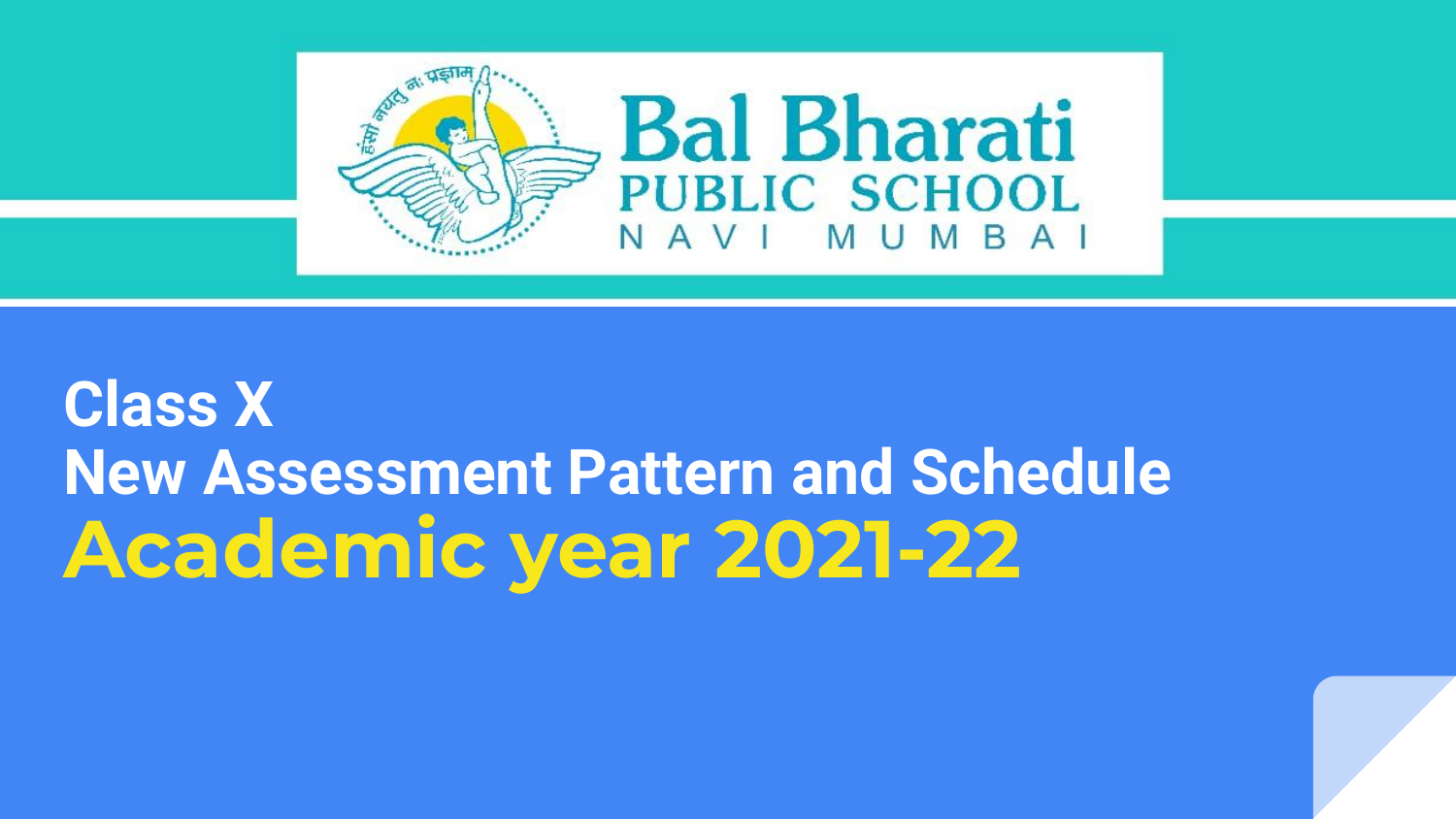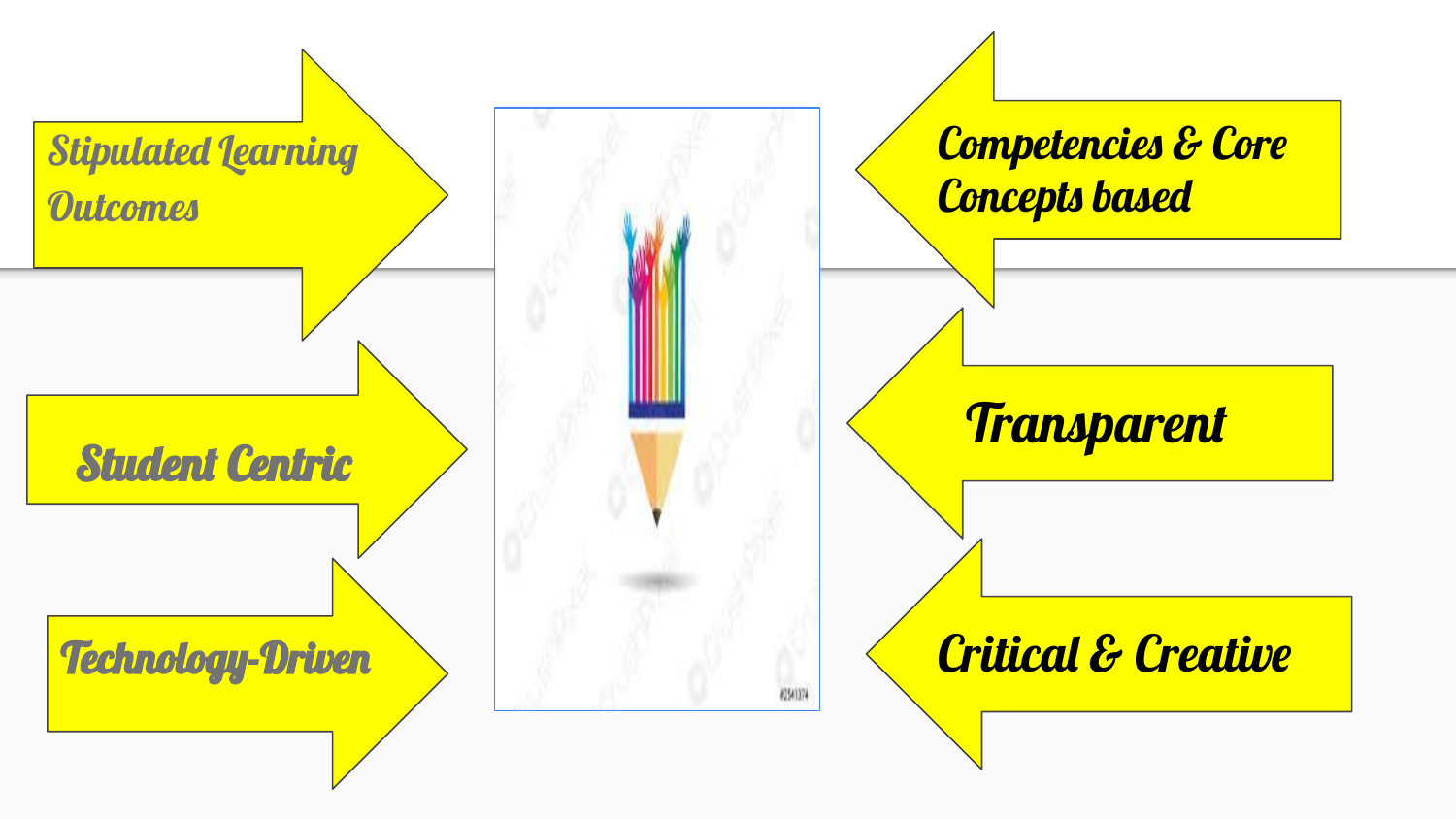## **Special Scheme for 2021-22**

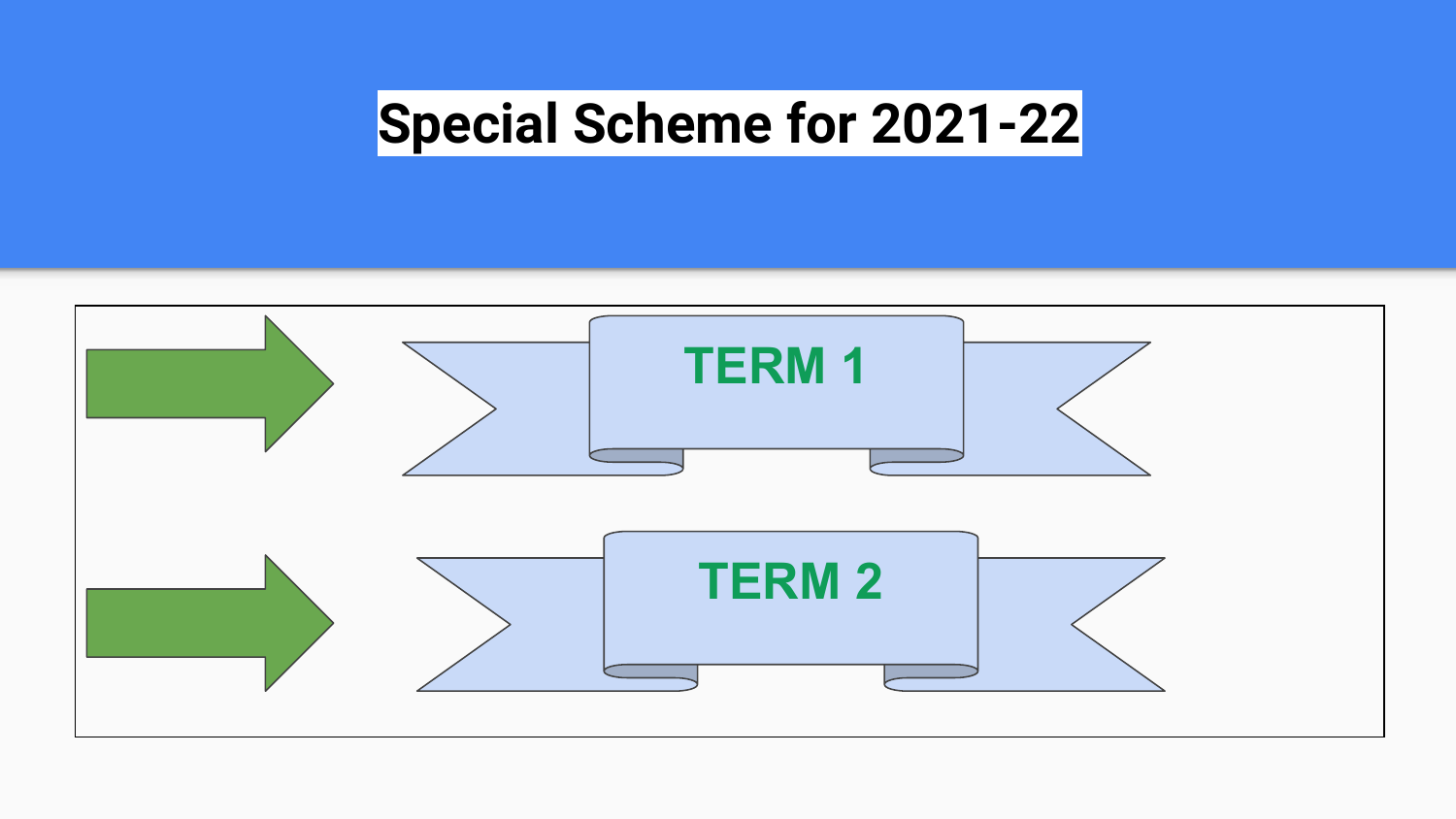

## **Term 1 is from April to October-November**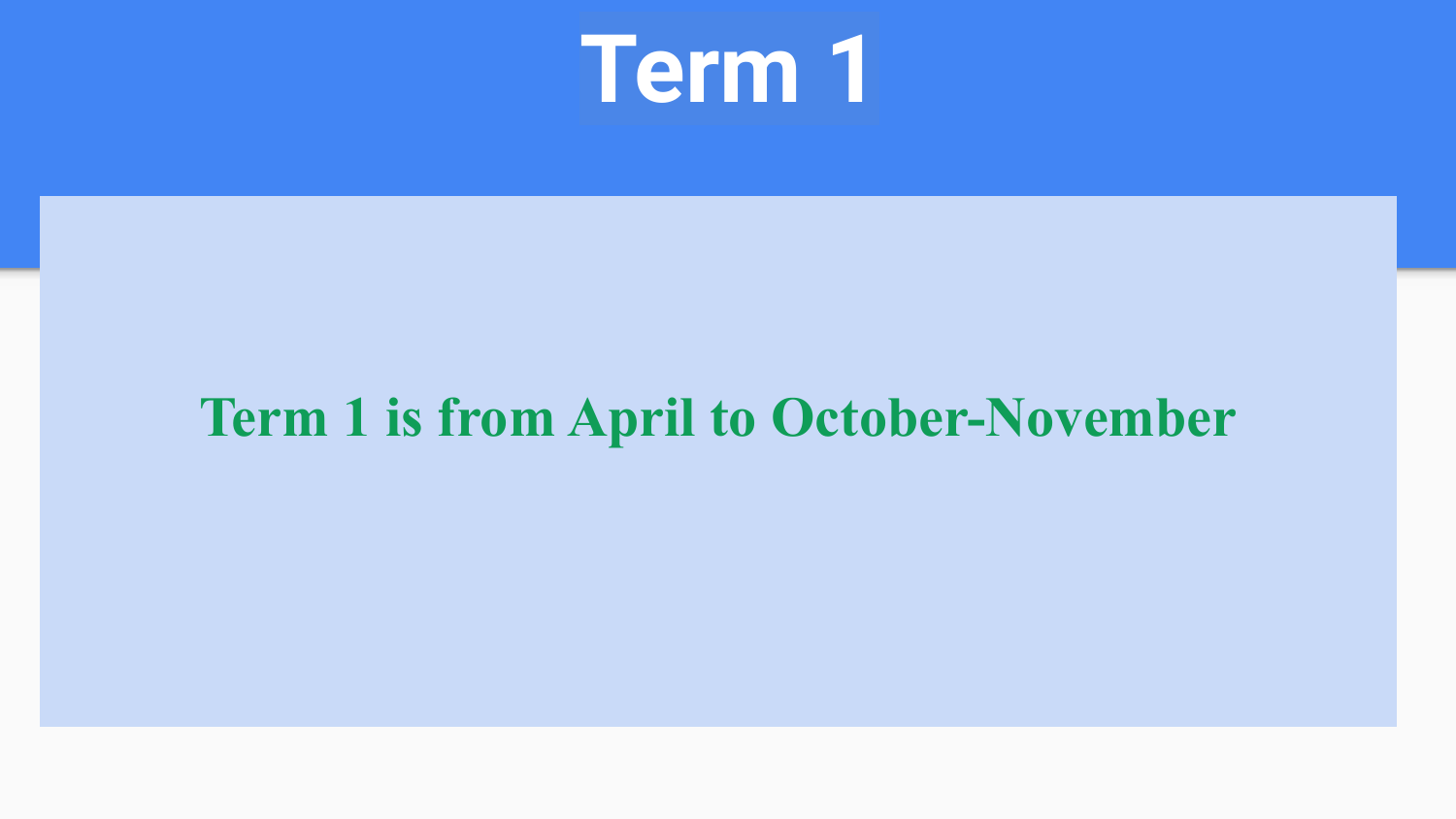## Term 1 (Examinations)

**Pre Mid-term/PT1 (40)**

- **● By School**
- **● Online**
- **● Time 1.5 hrs**
- **● Syllabus 25%**

**Mid-Term/PT2 (40)**

- **● By School**
- **● \*Online**
- **● Time 1.5 hrs**
- **● Syllabus 50%**

#### **Prelim 1 (40)**

- **● By School**
- **● MCQ's**
- **● \*Online**
- **● Time 1.5 hrs**
- **● Syllabus 50%**

#### **Term l- Exam (40)**

- **● By Board**
- **● MCQ's**
- **● \*Online/ Offline**
- **● Time 1.5 hrs**
- **● Syllabus 50%**

**\*Can change as per covid situation.**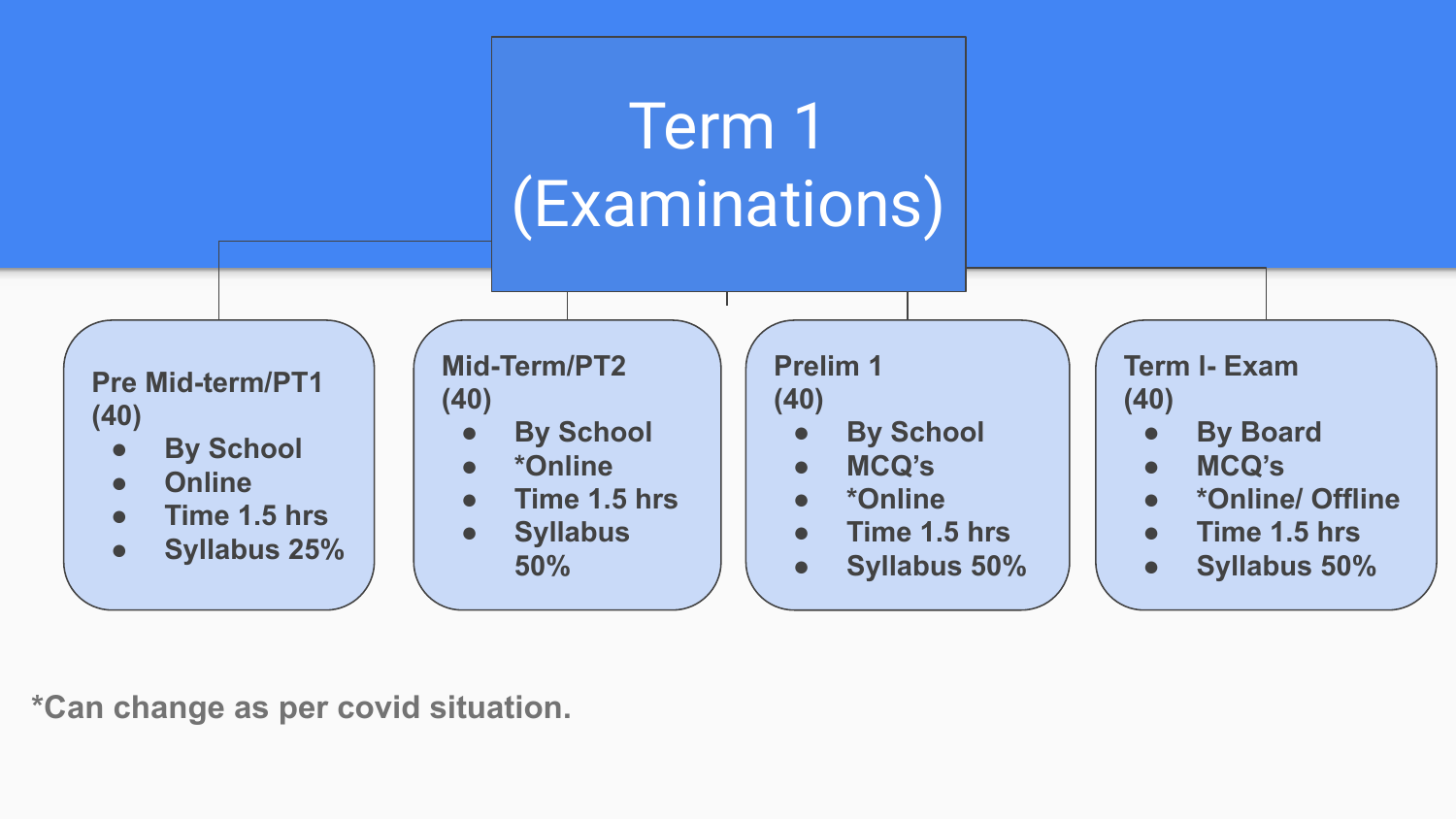**Term I (Internal Assessment) (10 marks)**

### **A) Periodic Test**

### **(3 marks)**

### **B)Internal Assessments (7 marks)**

- 1. Multiple assessment (2 Marks)
- 2. Subject enrichment activity (3 Marks)
- 3. Portfolio (2 Marks)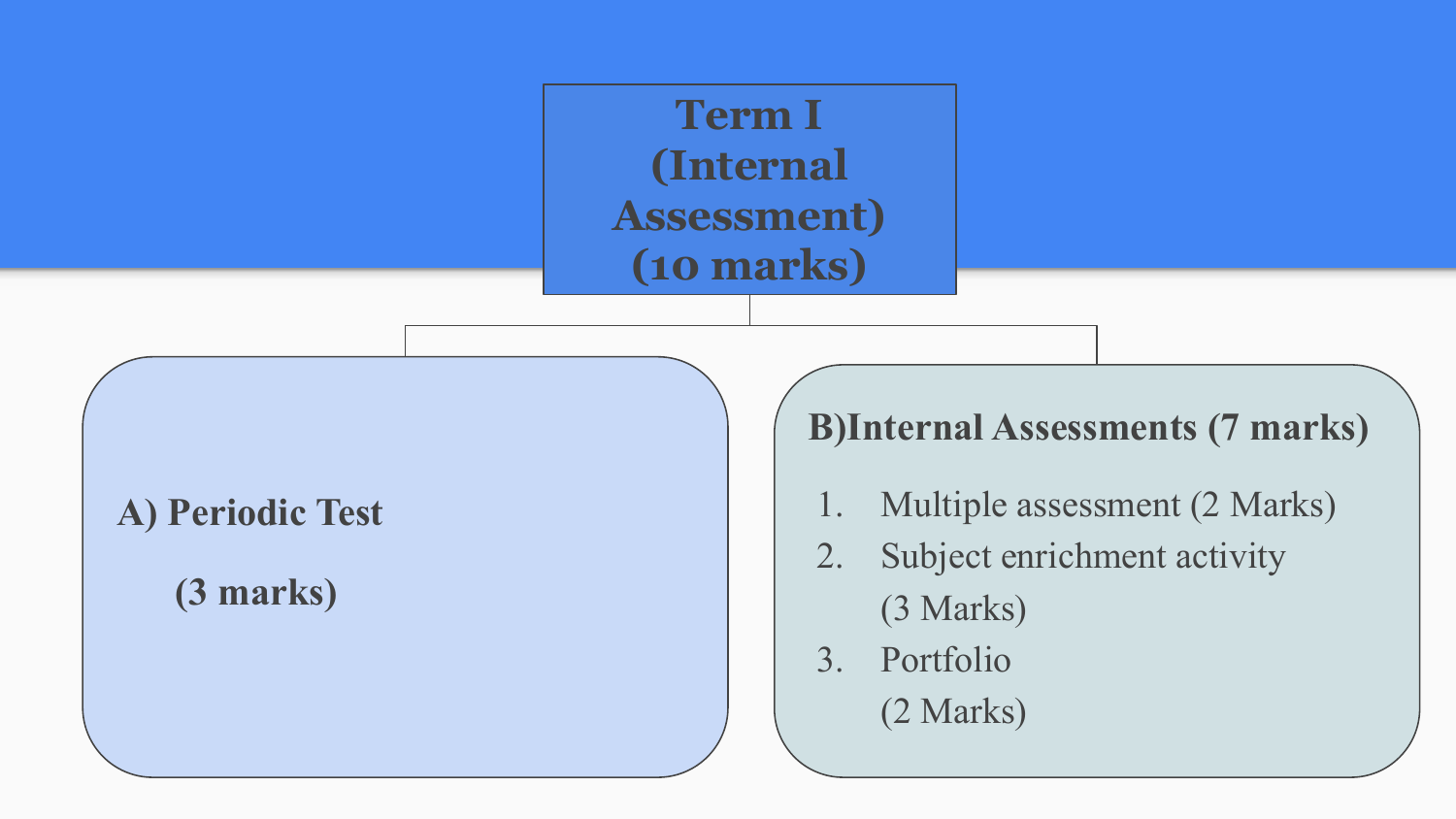# **Term 2**

## **Term 2 is from November to March**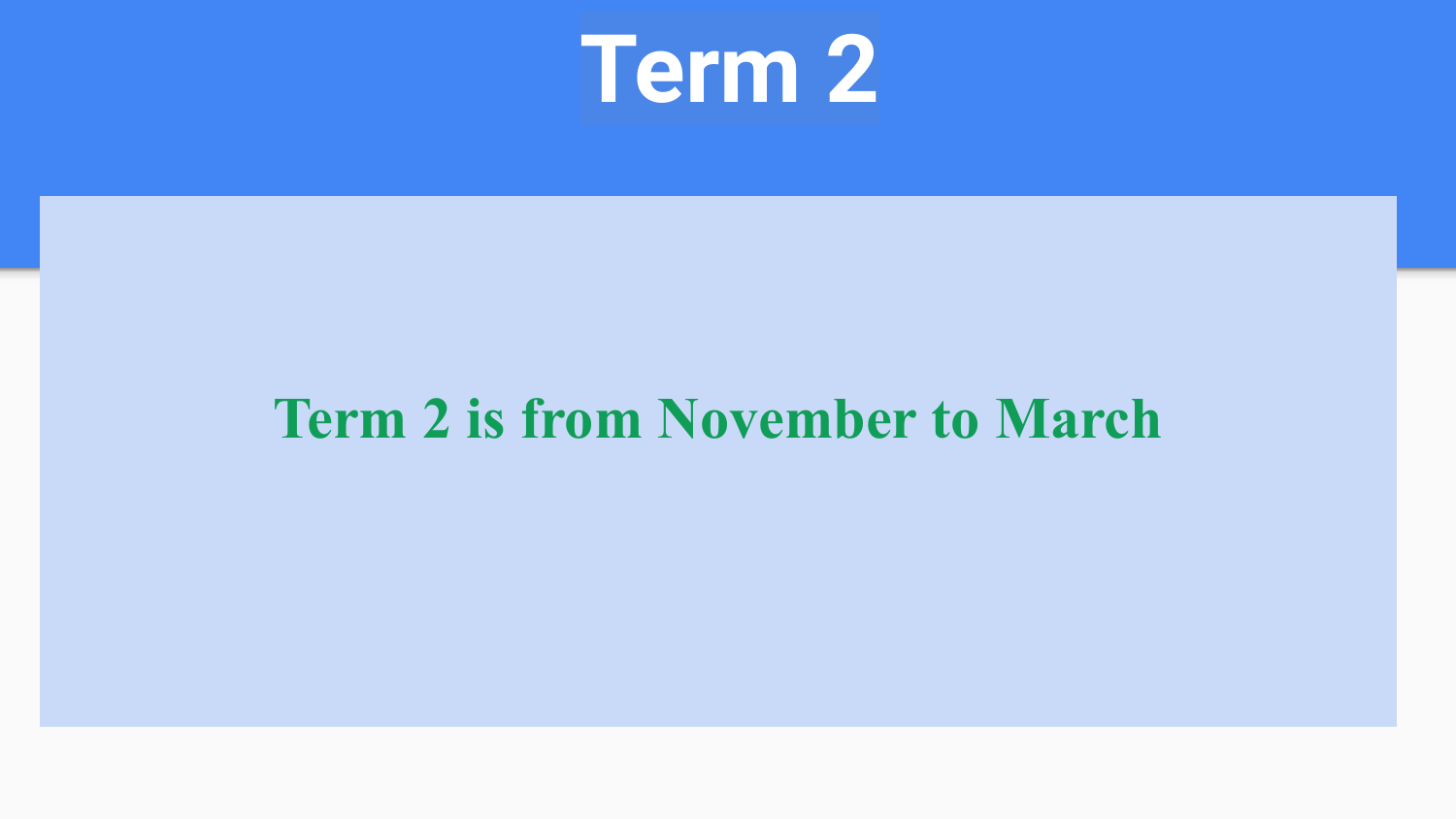

**\*Depending on covid situation.**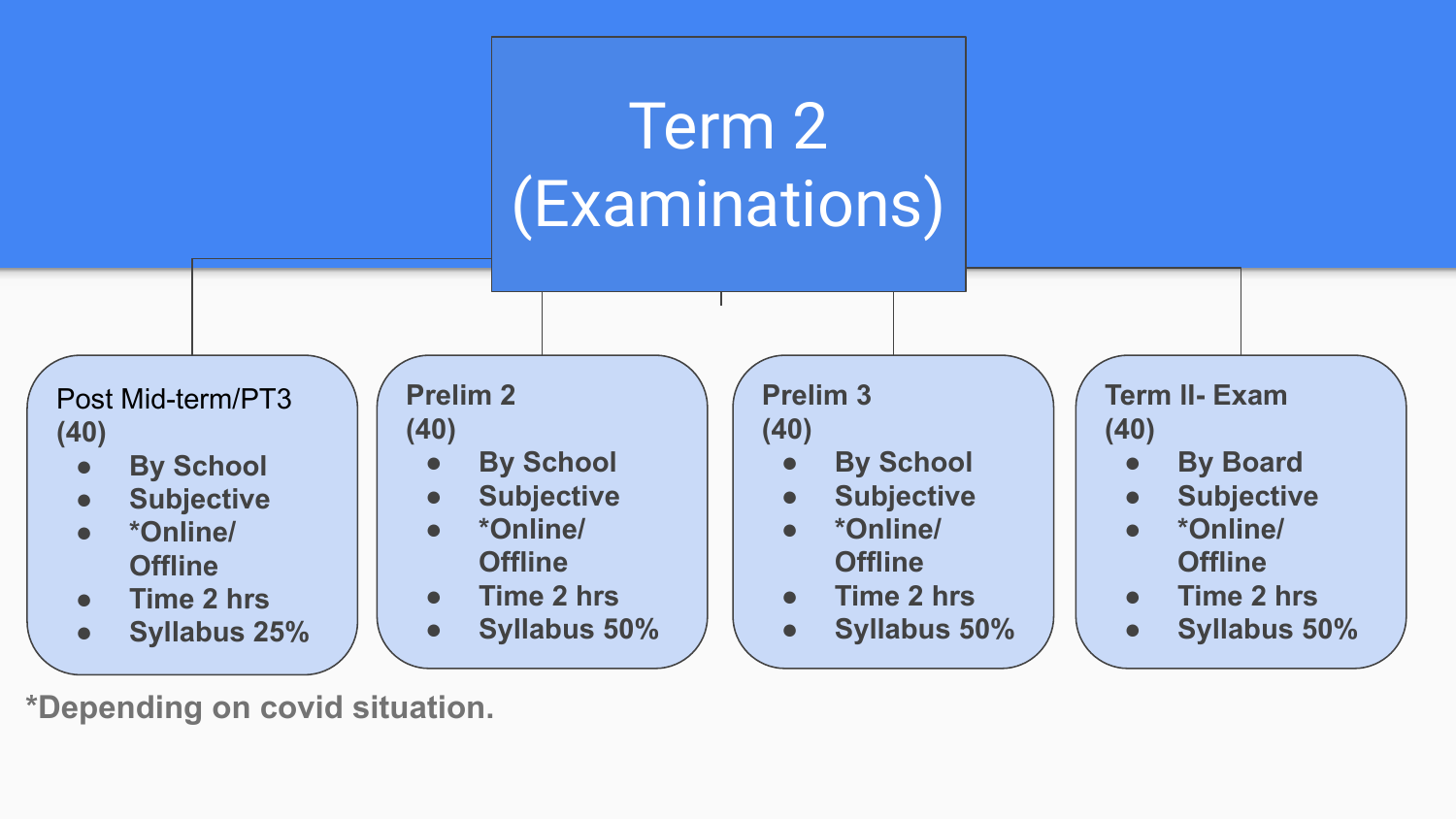**Term 2 (Internal Assessment) (10 marks)**

### **A) Periodic Test**

(3 Marks)

### **B)Internal Assessments (7 marks)**

- 1. Multiple assessment (2 Marks)
- 2. Subject enrichment activity (3 Marks)
- 3. Portfolio (2 Marks)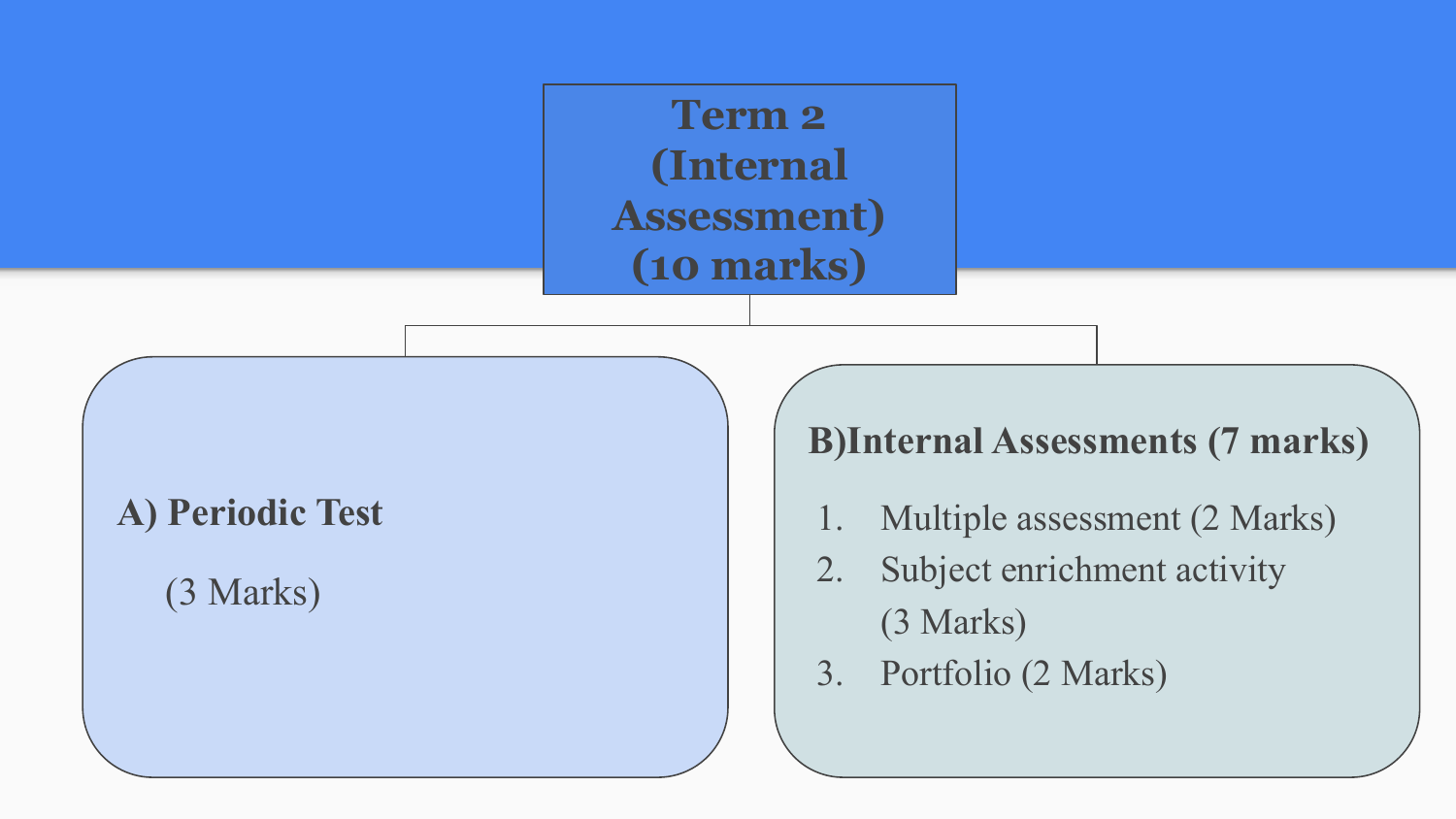## **Examination By Board Term 1**

- $\triangleright$  At the end of the Each term, the Board will organize Examination . This exam will be of 40 marks.
- $\triangleright$  Term I board exam will be between November to December
- ➢ The Question Paper will have Multiple Choice Questions (MCQ) including case-based MCQs and MCQs on assertion-reasoning type. Duration of test will be 90 minutes and it will cover only the rationalized syllabus of Term I only.
- $\triangleright$  Marks of the Term I Examination will contribute to the final overall score of students.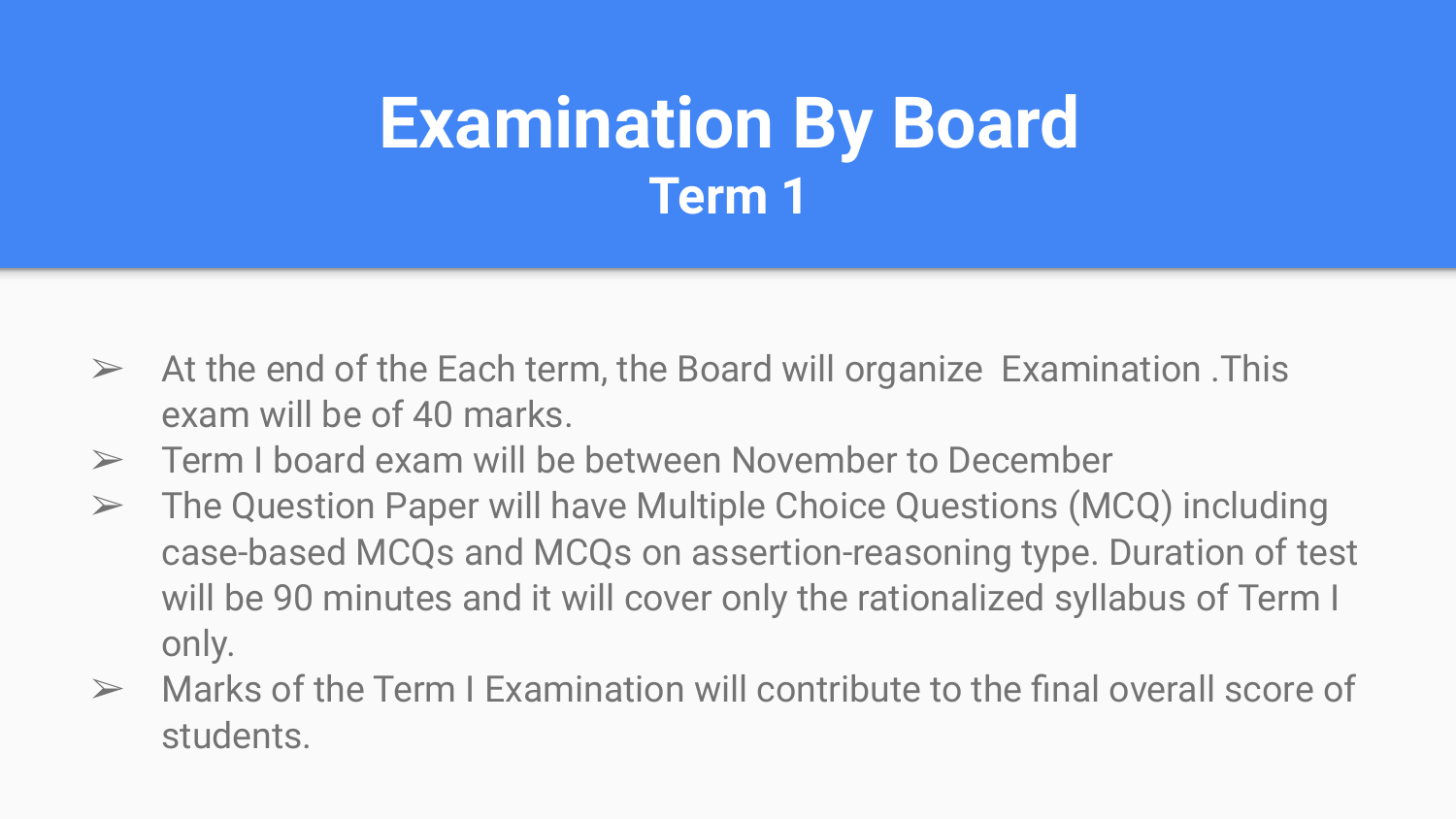## **Term II**

- $\triangleright$  At the end of the second term, the Board would organize Term II or Year end Examination based on the rationalized syllabus of Term II only. (i.e. approximately 50% of the entire syllabus).
- ➢ **Tentative schedule :** March-April 2022
- ➢ **Venue** : At the examination centres fixed by the Board.
- ➢ **Duration : 2 hrs**
- ➢ **Format:** case-based/ situation based, open ended- short answer/long answer type In case the situation is not conducive for normal descriptive examination a 90 minute MCQ based exam will be conducted at the end of the Term II also. Marks of the Term II Examination would contribute to the final overall score.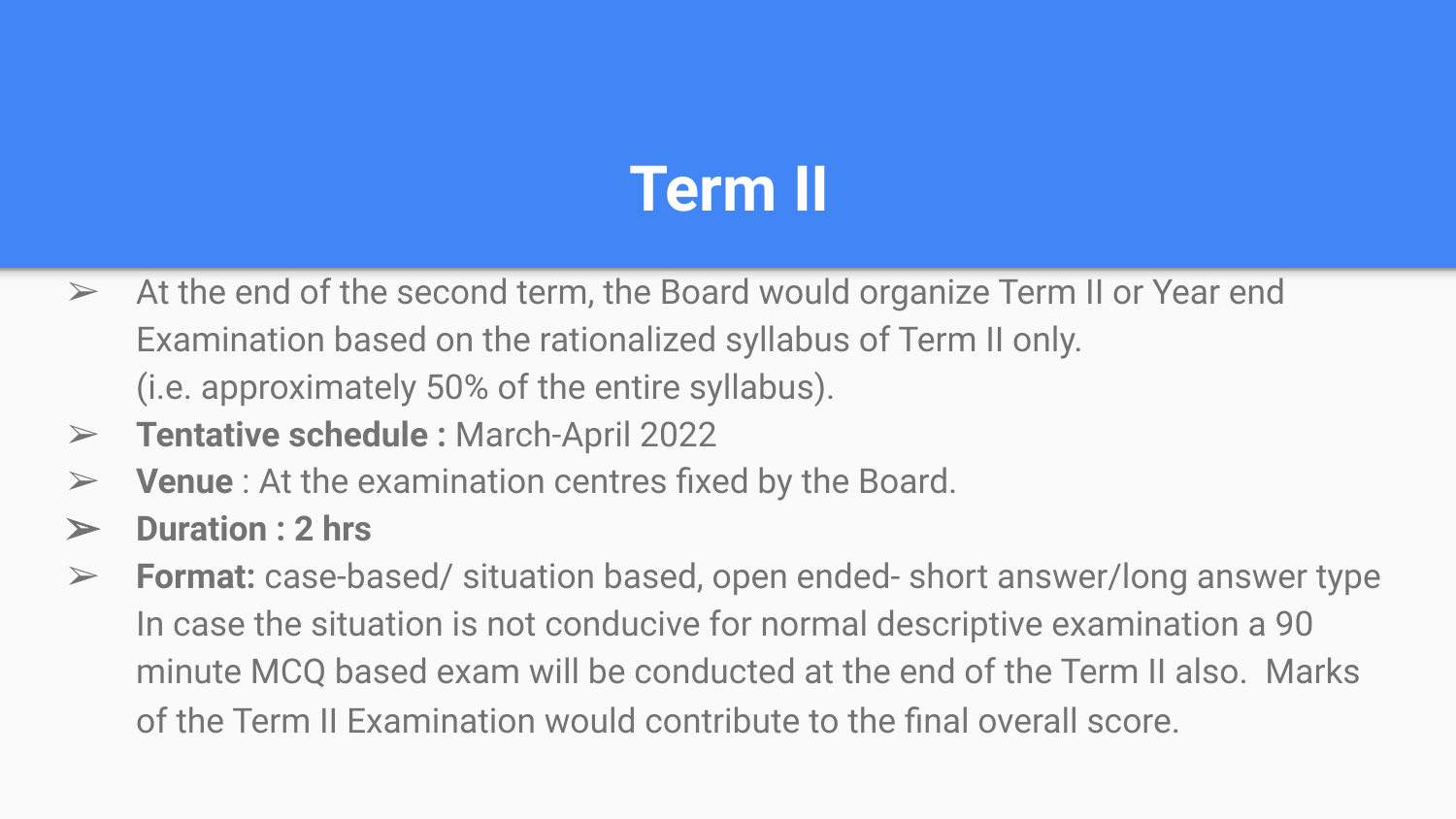## **Some Basic Terminology**

**Multiple Assessment**<sup>:</sup> Observation, oral tests, individual or group work, class discussion, field-work, concept maps, quizzes, project-work, Self and peer assessment etc. Portfolio : A portfolio is a collection of chosen work by a student representing a selection of performances that is collected over time and describes the learner's efforts, progress, and achievement in key areas. It also includes notebook upkeep.

**Subject Enrichment : Practical work, Experiments, Activities.**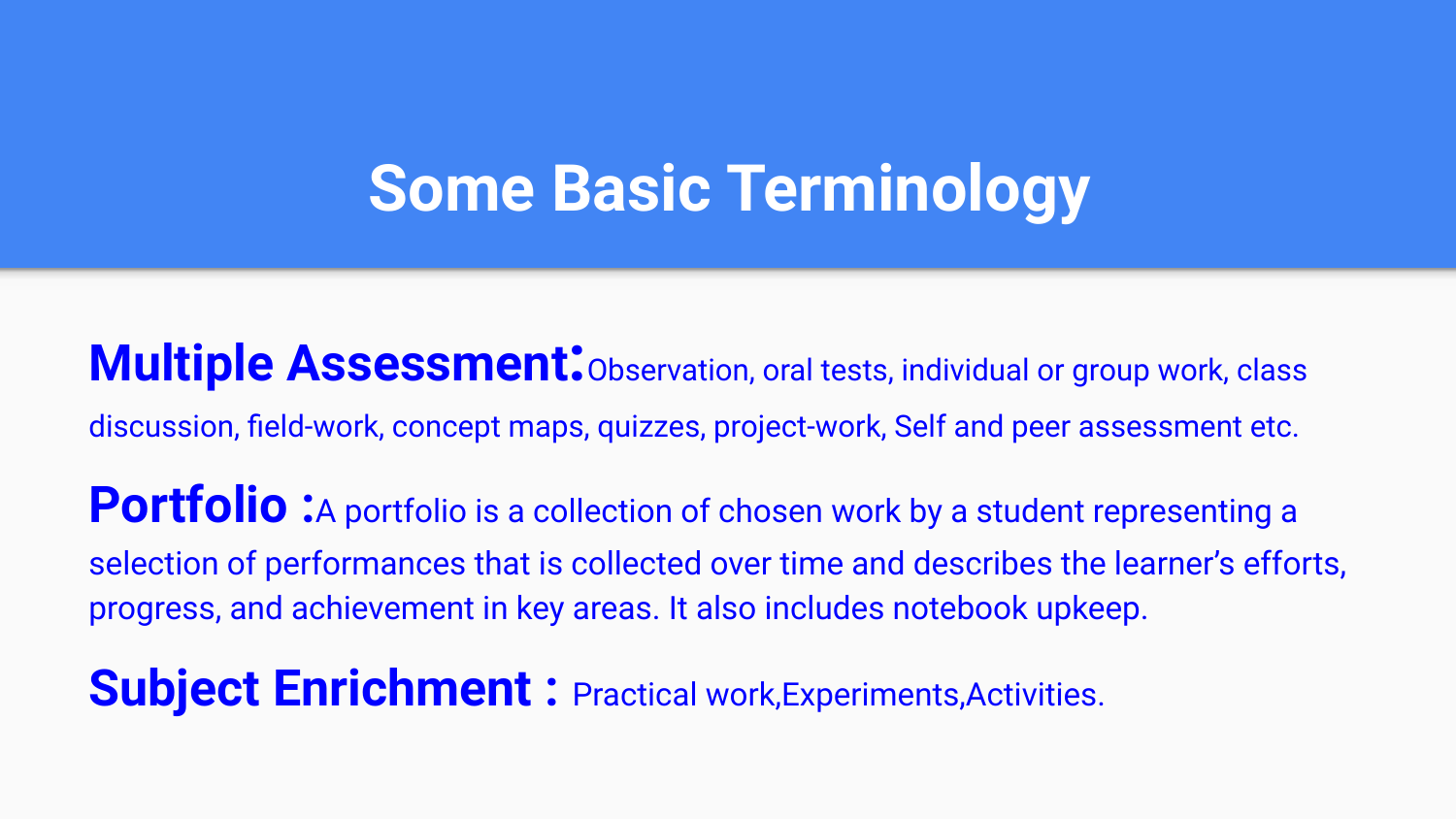

# QUESTION HOUR!!!